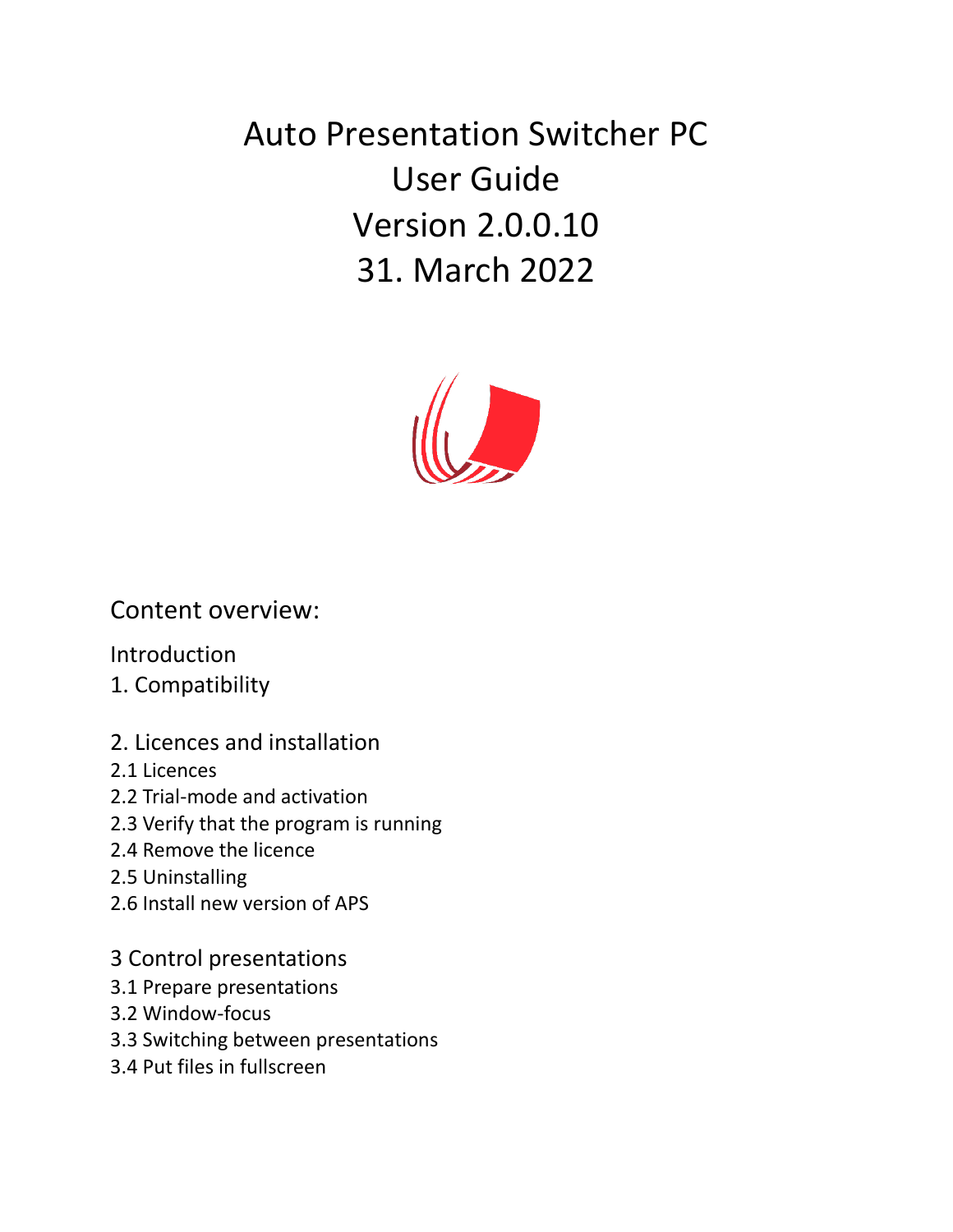3.5 Close files with Ctrl + uparrow

## 4 APS user-interface

- 4.1 Still-images menu
- 4.2 Keyboard-shortcuts for still-images
- 4.3 Settings

#### 5. External control

- 5.1 Keyboard-extenders
- 5.2 Network-commands and Companion software

# 6 More info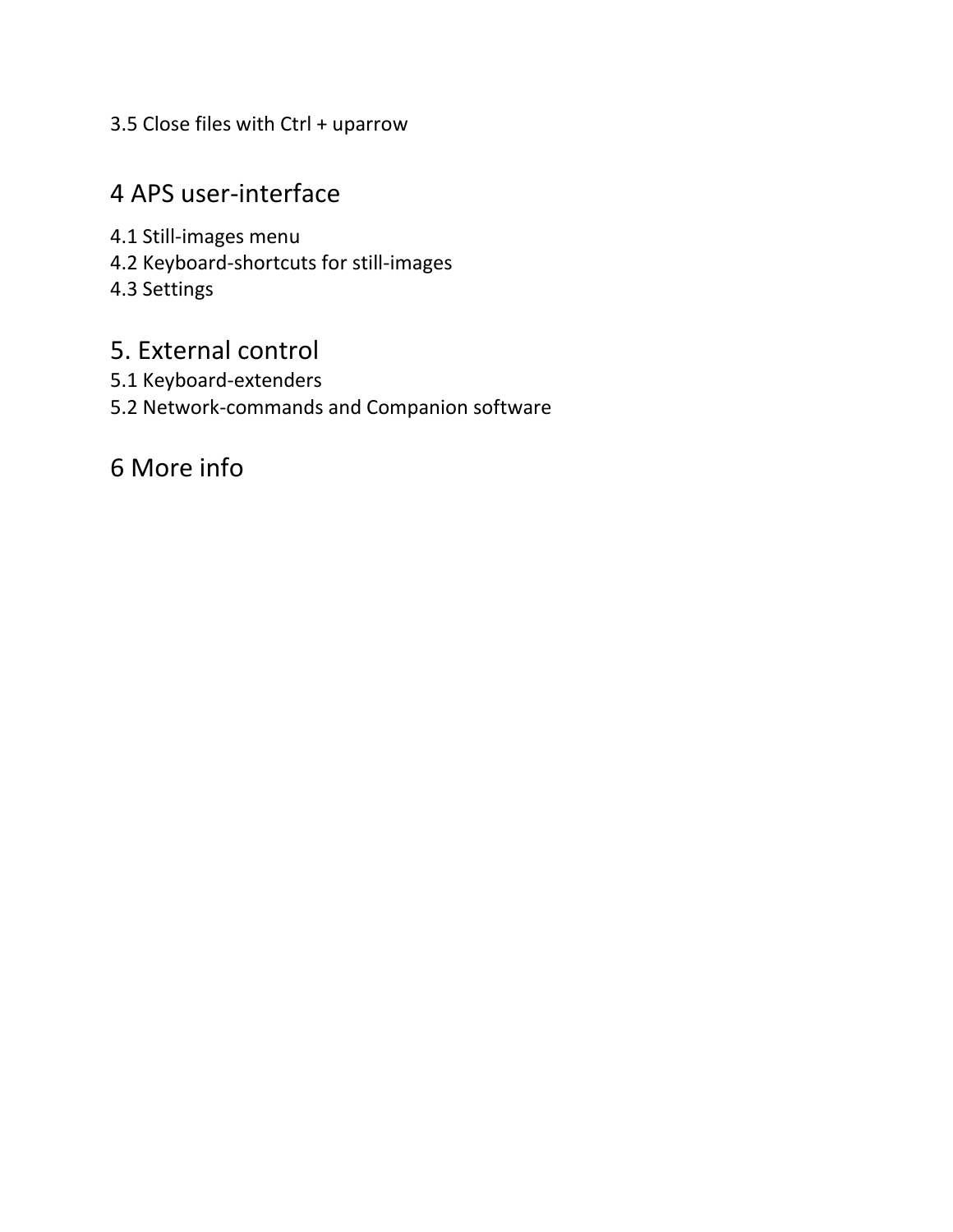# **Introduction**

Auto Presentation Switcher (APS) is a Software Presentation Switcher that allows you to switch, display and close presentations and still-images using networkcommands and keyboard-shortcuts.

Presentation-control works with PowerPoint and PDF-files.

# **1 Compatibility**

Windows-versions APS for PC works on 64 bit Windows 10. Microsoft .net framework 4.7.2 is required.

## Programs and file extensions

PowerPoint:

PowerPoint 2016 is supported. Both 32 and 64 bit versions of PowerPoint can be used.

PowerPoint file-extensions:

.pptx, .ppsx, .pps ,.pptm and .ppsm. We recommend using pptx format.

PDF Programs: Adobe Reader 32 bit Adobe Acrobat DC 32 bit

PDF file-extensions .pdf

Still-images Jpeg or PNG files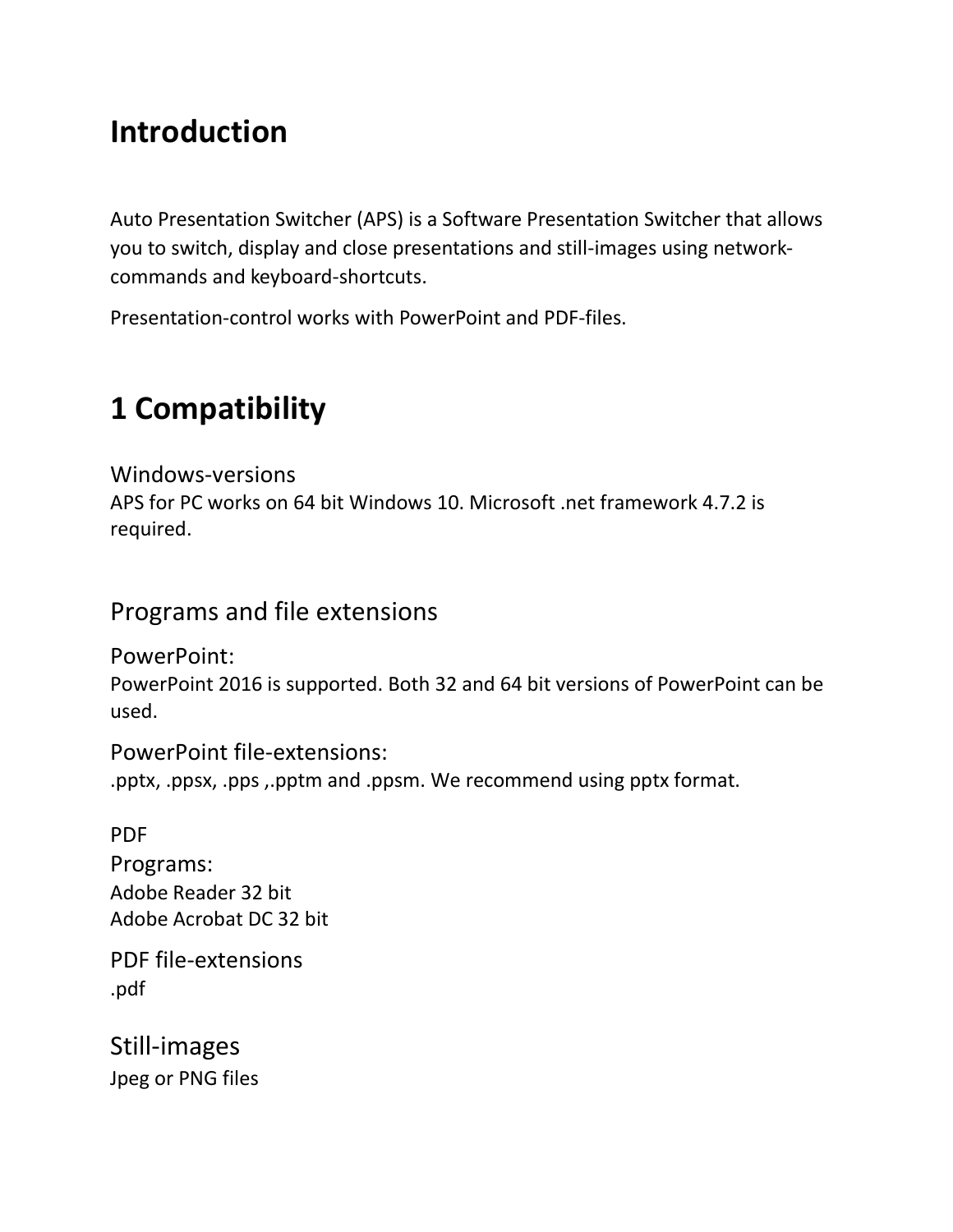# **2. Licences and installation**

## 2.1 Installation

Download the application and run the installer.

# 2.2 Trial-mode and activation



When the app starts for the first time it will enter trial-mode. In this mode the app will work normally for 10 minutes and then close. To use the app without restrictions, licenses must be installed. Licenses can be bought from our website .

To install the license, copy the licence-key to the activation-menu and push "activate". Activation requires internet-connection.

This menu can be accessed when starting the program in trial mode. On the first popup-menu, push "activate", then follow steps above.

# 2.3 Verify that the program is running



The program-icon can be found on the bottom right corner on the taskbar. This icon means that the program is active.

 $\epsilon$ 

# 2.4 Remove the license

The licence can be used at 1 computer at the same time, PC or Mac. It is possible to remove the license to use it on another computer. To do so, open the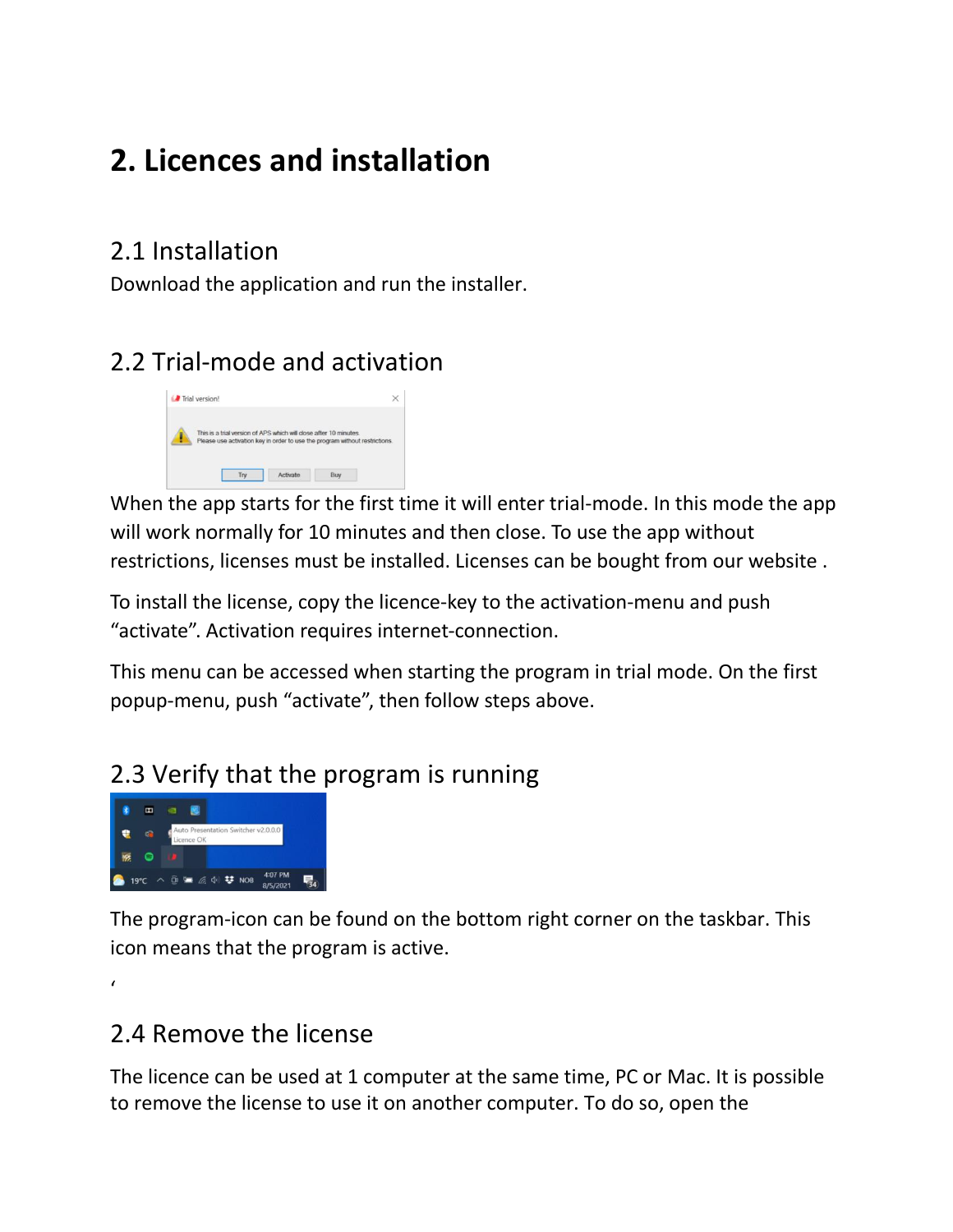"activation" menu from the top taskbar and push "release". Now you can use the same license-keycode on another computer. Note that this operation requires internet-connection.

If you accidentally uninstall the app before releasing the license, then you need to re-install the program to release the licence. Uninstalling the program doesn't remove the program-license from the machine.

# 2.5 Uninstalling

You can uninstall the program from the Control Panel menu

## 2.6 Install new versions of APS

If you already have installed a version of APS then there is no need to uninstall before installing newest version. Simply download the installer-file from our website and install normally. Old license will still work.

# **3 Control presentations**

### 3.1 Prepare presentations

1. Put the presentations you want to display in one folder. Leave all other files outside this folder or put them in a sub-folder.

2. Rename the filenames of the presentations so that they are sorted alphabetically or numerically in the order they will be displayed. Example:

| <mark>身</mark> 】1 John.pptx             | 6/19/2020 1:57 PM | Microsoft PowerPoint |
|-----------------------------------------|-------------------|----------------------|
| $\mathbb{P}^2$ 2 Jane.pptx              | 6/19/2020 1:57 PM | Microsoft PowerPoint |
| $\mathbf{F}^{\parallel}$ 3 Pauline.pptx | 6/19/2020 1:57 PM | Microsoft PowerPoint |
| $\mathbb{P}^2$ 4 Lilly.pptx             | 6/19/2020 1:57 PM | Microsoft PowerPoint |

Or you could use the time of the day: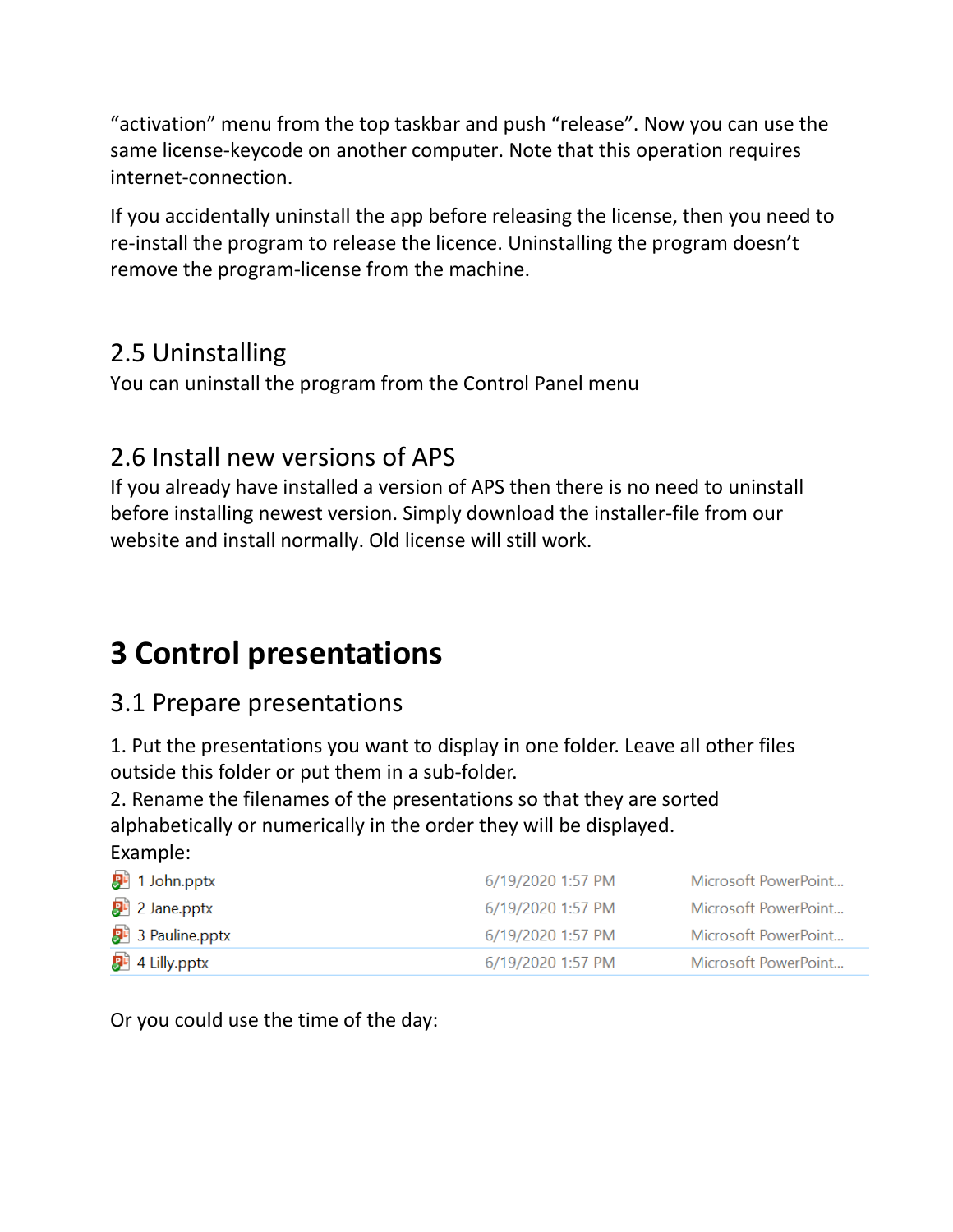| ∧<br>Name                                 | Date modified     | <b>Type</b>          | <b>Size</b> |
|-------------------------------------------|-------------------|----------------------|-------------|
| $\mathbf{P}^{\mathsf{B}}$ 09.00 John.pptx | 6/19/2020 1:57 PM | Microsoft PowerPoint |             |
| $91$ 10.30 Jane.pptx                      | 6/19/2020 1:57 PM | Microsoft PowerPoint |             |
| <b>D</b> <sup>1</sup> 11.30 Pauline.pptx  | 6/19/2020 1:57 PM | Microsoft PowerPoint |             |
| $92$ 14.00 Lilly.pptx                     | 6/19/2020 1:57 PM | Microsoft PowerPoint |             |

*You can verify that the order is correct by sorting the files alphabetically in File Explorer.* 

## 3.2 Window-focus

When controlling presentations, the shortcuts and commands provided by the app always work with the file that has «window-focus» in Windows. With PowerPoint and pdf in Fullscreen, the file is in "window-focus" when spacebar or right arrow advances to the next slide in that presentation. This means that if you accidentally mouse click on another program while the presentation is shown, these commands will not work. (but neither will the presentation-clicker) This rule applies to all the shortcuts being used for controlling presentations in Auto Presentation Switcher.

## 3.3 Switching between presentations

#### Switching from PowerPoint-presentations

*All the commands listed below can also be triggered over the local network using Companion. See ch. 6 for more info.*

#### Using ctrl + left and right-arrow

Open a PowerPoint-presentation and put it in full screen. When in full screen, use shortcut CTRL + right-arrow shortcut to go to the next PowerPoint or pdf-file in folder, and ctrl + left-arrow will mirror this action and go to the previous. The new file will open in Fullscreen

#### Using ctlr + down-arrow

Open a PowerPoint-presentation. Use ctrl + down-arrow to open next PowerPoint or pdf-file without showing it in Fullscreen

Note: This shortcut also works if the current PowerPoint- file is not in Fullscreen.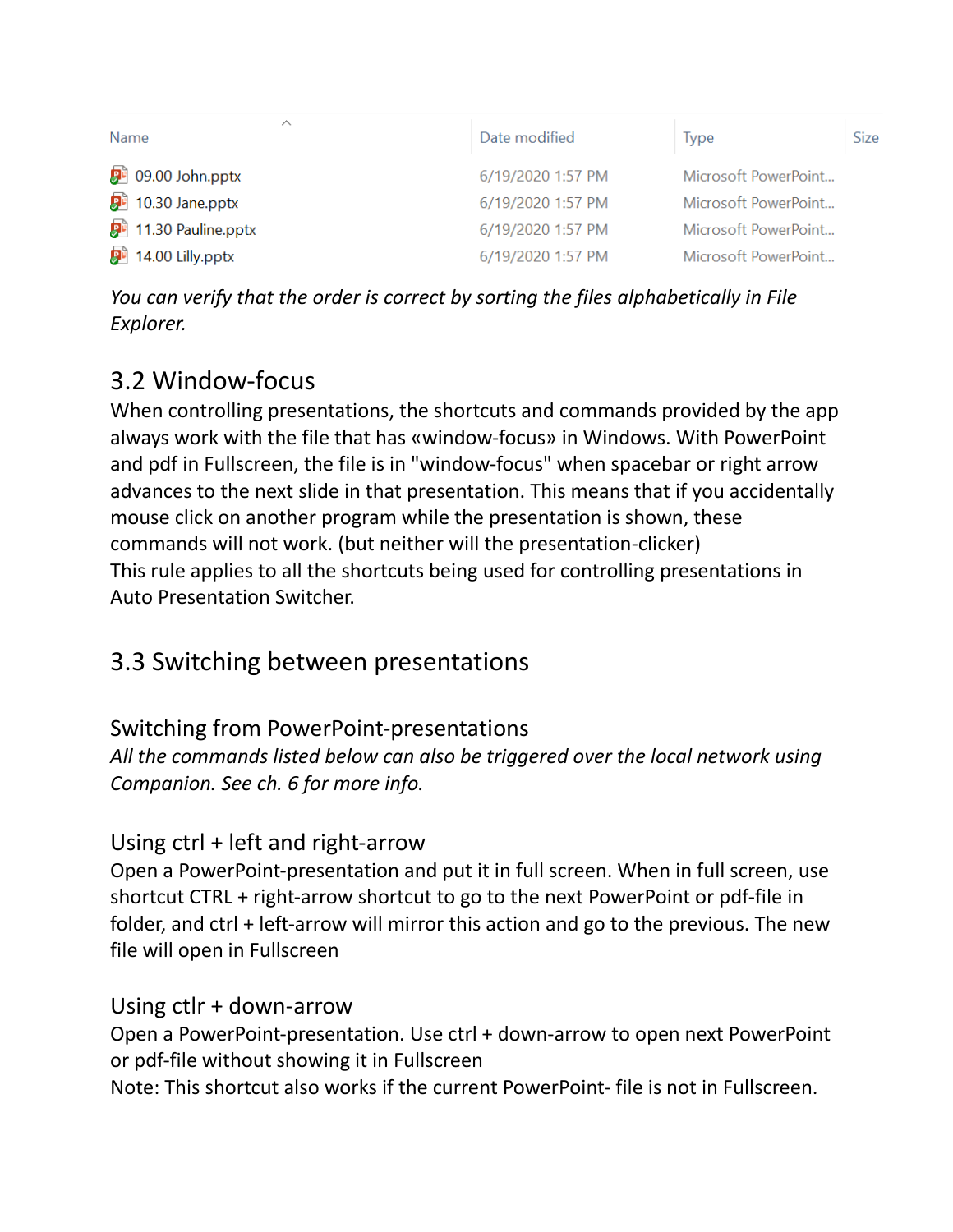#### Switching from pdf-presentations:

Open a PDF-file using the same program as the controlled program for APS. Behavior for next and previous file is same as for switching from PowerPoint. When switching from PDF, it is not necessary that the files are in Fullscreen for these shortcuts to work.

### 3.4 Put files in Fullscreen with Ctrl + up-arrow

We have also included a shortcut for putting files in Fullscreen: Ctrl + up-arrow. When a PowerPoint-file is the active program but not in Fullscreen, this shortcut will put the presentation in slideshow-mode. (in this case the shortcut does the same as pushing the f5 button.)

When a pdf-file is the active program but not in Fullscreen, this shortcut will put the PDF in Fullscreen according to the display chosen in the «pdf screen» option in the menu.

## 3.5 Close files with Ctrl + up-arrow

If PowerPoint or pdf-files are in Fullscreen and has window-focus, the shortcut ctlr + up-arrow will change behavior: All currently opened documents that can be controlled from APS will close, except the one currently displayed. With PDF, only documents in the currently chosen controlled program will close. Please note this exception: When an Adobe Reader document is opened an in Fullscreen, ctrl + up-arrow will only close PowerPoint-files.

# **4. APS user-interface**



The app-icon can be found in the taskbar on the bottom right corner. Push this to open the user-interface.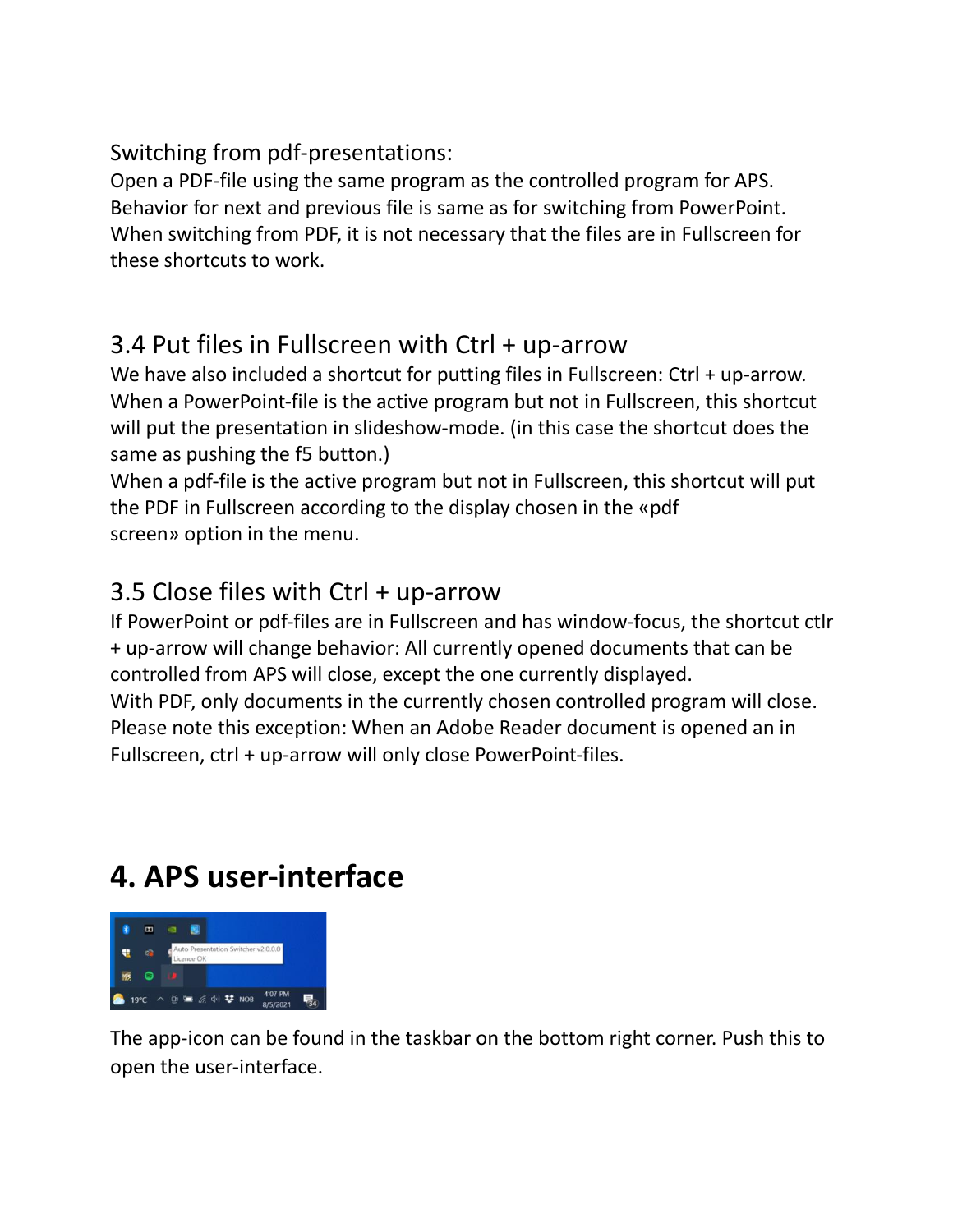## 4.1 Still-images menu

From here you can display images that are screenshots or files from the disk.

The images will always be captured and displayed in the Main Presenter Screen which can be set from the Settings menu. (see 4.3)

| Auto Presentation Switcher      |                      |               |                       |  |
|---------------------------------|----------------------|---------------|-----------------------|--|
| Still Images Settings           |                      |               |                       |  |
| <b>Test</b>                     | <b>Blackout</b>      | <b>Freeze</b> |                       |  |
| Image 1 (Screenshot)<br>X       | Fo <sup>-</sup>      |               | ⌒                     |  |
| Image 2 (Screenshot)<br>X       | $\sim$               |               |                       |  |
| Image 3 (cue list.png)<br>X     | $\overline{\bullet}$ |               |                       |  |
| Image 4 (on air style.png)<br>X | Fo I                 |               |                       |  |
|                                 | Minimize To Tray     |               |                       |  |
|                                 |                      |               | PresentationTools.com |  |

*Buttons are explained below*

| Test | Display color bars |  |
|------|--------------------|--|
|------|--------------------|--|



Freeze Take a screenshot of the Main Presenter Screen and display that as an image

#### Image 1-10

There are 10 user-configurable images that can be displayed. They can be set in 2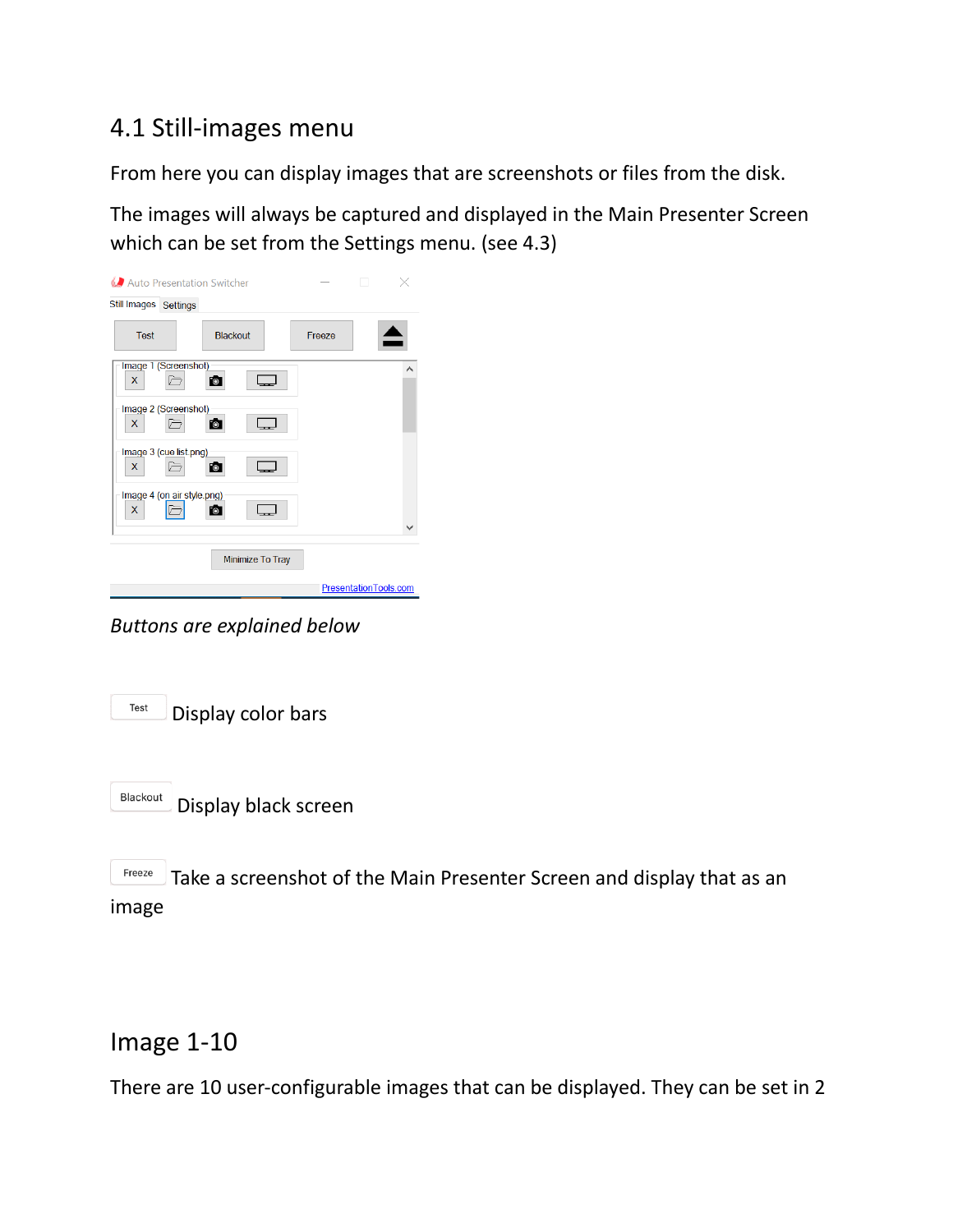different ways:

 $\Box$  Load image from file. This button also works with drag and drop.

Take a screenshot of the Main Presenter Screen and load this as the selected image

These options will override what was previously selected. To delete the selection press  $\boxed{\times}$ 

#### Other buttons:

 $\Box$ Display the selected image. When displayed the button will lit red.

 $\triangle$  Eject the image so that no APS-image is displayed. You can push any of these buttons to perform the same command

! Note the difference between this button and delete: "Eject" will not delete the image from the harddrive.

Export Export images 1-10 in folder you choose on your Mac

#### 4.2 Keyboard-shortcuts for still-images

*These are global shortcuts that will work regardless of what is application is in window-focus.*

Ctrl + shift  $+1$  or 2: Display image 1 or 2

- Ctrl + shift + 3 or 4: Take screenshot and load this as image 1 or 2
- Ctrl + shift + 3: Display test-image
- Ctrl + shift + 4: Display black image
- Ctrl + shift + esc: Eject images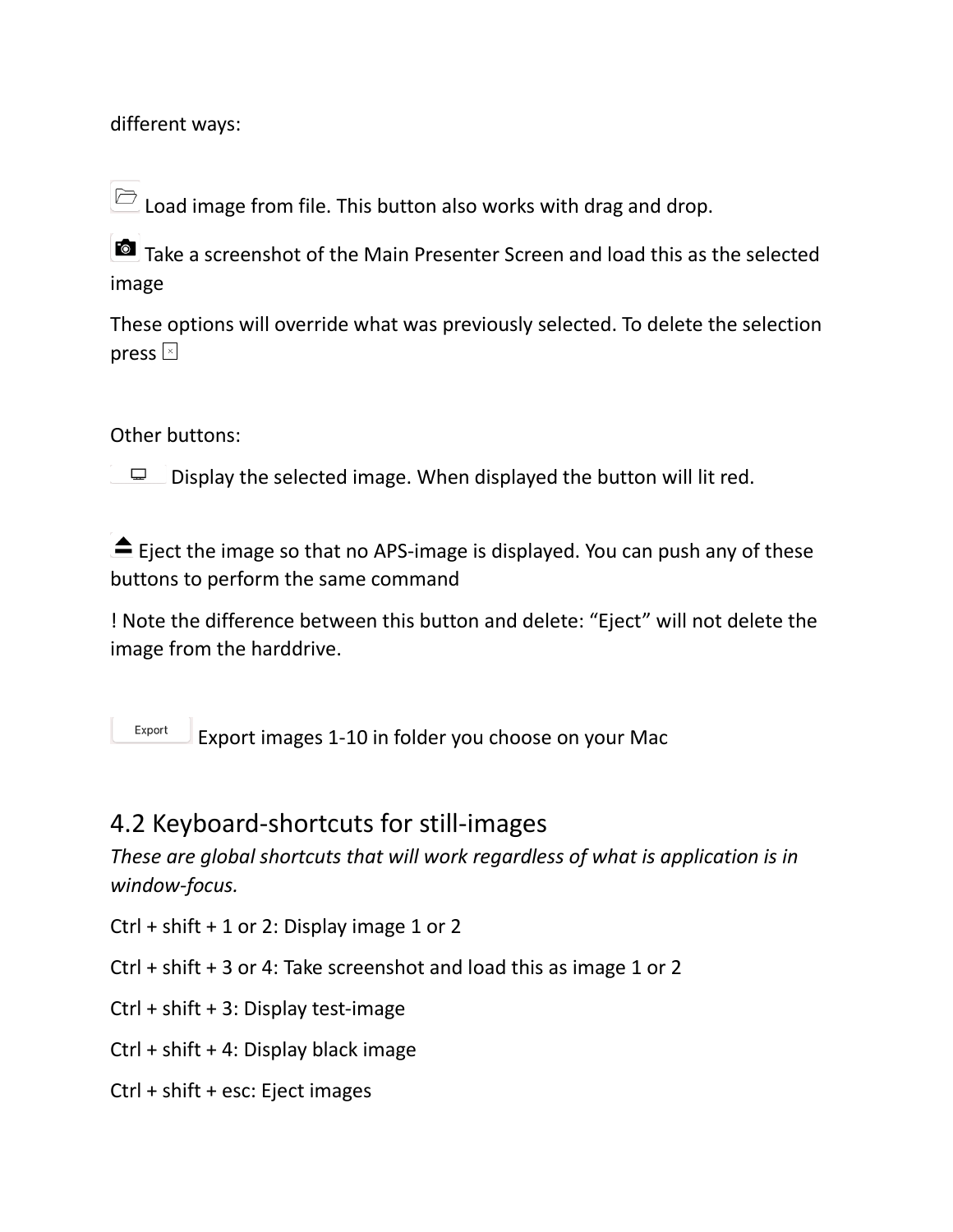# 4.3 Settings

| Still Images Settings                                     |                       |
|-----------------------------------------------------------|-----------------------|
| Info                                                      |                       |
| Version 2.0.0.4                                           | <b>User Guide</b>     |
| I icense                                                  |                       |
| <b>Licence OK</b>                                         | Release               |
| General                                                   |                       |
| Main Presenter Screen                                     | Auto                  |
| Always launch on startup                                  | <b>OFF</b><br>ON      |
| $PDF -$                                                   |                       |
| Controlled program                                        |                       |
| Adobe Acrobat DC                                          | Installed             |
| Adobe Reader DC                                           | Installed             |
| Default Program                                           |                       |
| Adobe Acrobat DC                                          | Change                |
| PPT-                                                      |                       |
| <b>MS Power Point</b>                                     | Installed             |
| PPT Seamless switching                                    | $OFF$ $ON$            |
| <b>Still Images</b>                                       |                       |
| $\sqrt{\phantom{a}}$ Toggle images on/off with one button |                       |
| <b>Network</b>                                            |                       |
| Port number                                               | 4777                  |
|                                                           |                       |
| Minimize To Tray                                          |                       |
|                                                           | PresentationTools.com |

The second tab in the menu is for the general user-settings.

User Guide Opens this document

Licence Remove and install licences

Main Presenter Screen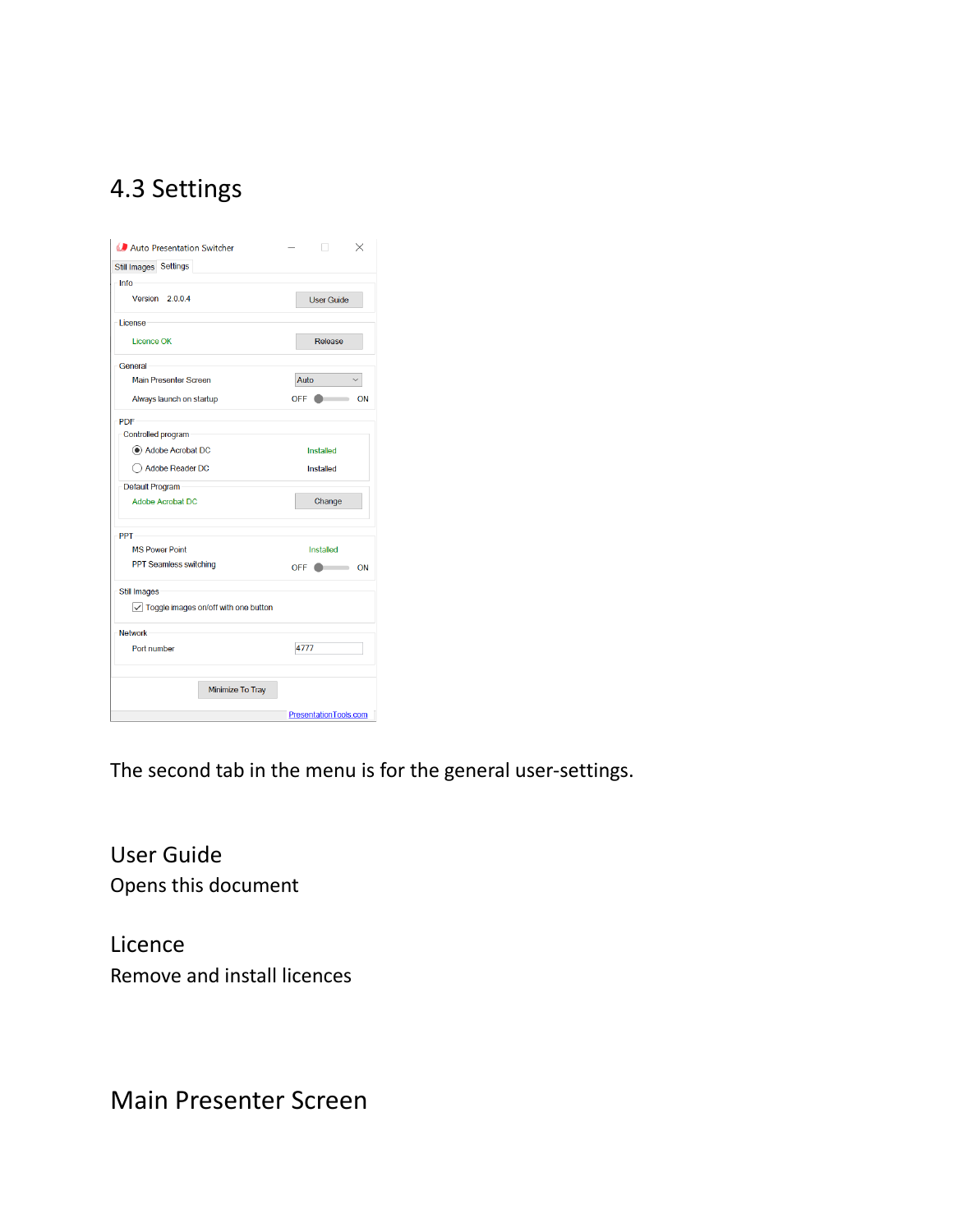| General               |      |  |
|-----------------------|------|--|
| Main Presenter Screen | Auto |  |

This sets the screen when:

- displaying PDF-files using APS-methods
- displaying images
- capturing screenshots

The Auto setting automatically sets the extended screen as the main. In most cases people use the extended screen to display presentations, and ithenvthe auto-setting will work fine. If more than two screens is connected to your Mac, it is better to choose this screen manually instead.

#### Always launch at startup

When this setting is on, the program will always start when the computer starts.

### Program-settings for PDF - Controlled program

Please note that APS is currently only compatible with 32 bit versions of Adobe Reader and Adobe Acrobat DC. You need to check this yourself as APS will not notify you if the 64 bit versions are installed. [Read here](https://www.presentationtools.com/adobe-pdf-compatibility-for-aps-pc/) for more info on how to install 32 bit versions of Adobe Reader on your Windows computer.

There are two applications that this program can use to control PDF-files: Adobe Reader and Adobe Acrobat. (Reader is the free version, whereas Acrobat is the paid version with extended features.)

If both applications are installed on your PC, you must choose one of them. If "Installed" is written with green color, this means that this is the default application for opening pdfs on your PC. We highly recommend that you set the default application to be the same as the controlled program.

The "change" button below will open the menu where you can change the default pdf-application on your PC.

### Program-settings for PowerPoint - Seamless switching

When seamless switching is on, this changes the transitions between PowerPointpresentations in Fullscreen: when shortcut is pushed, the current frame of the presentation-window will freeze until the next presentation can be displayed.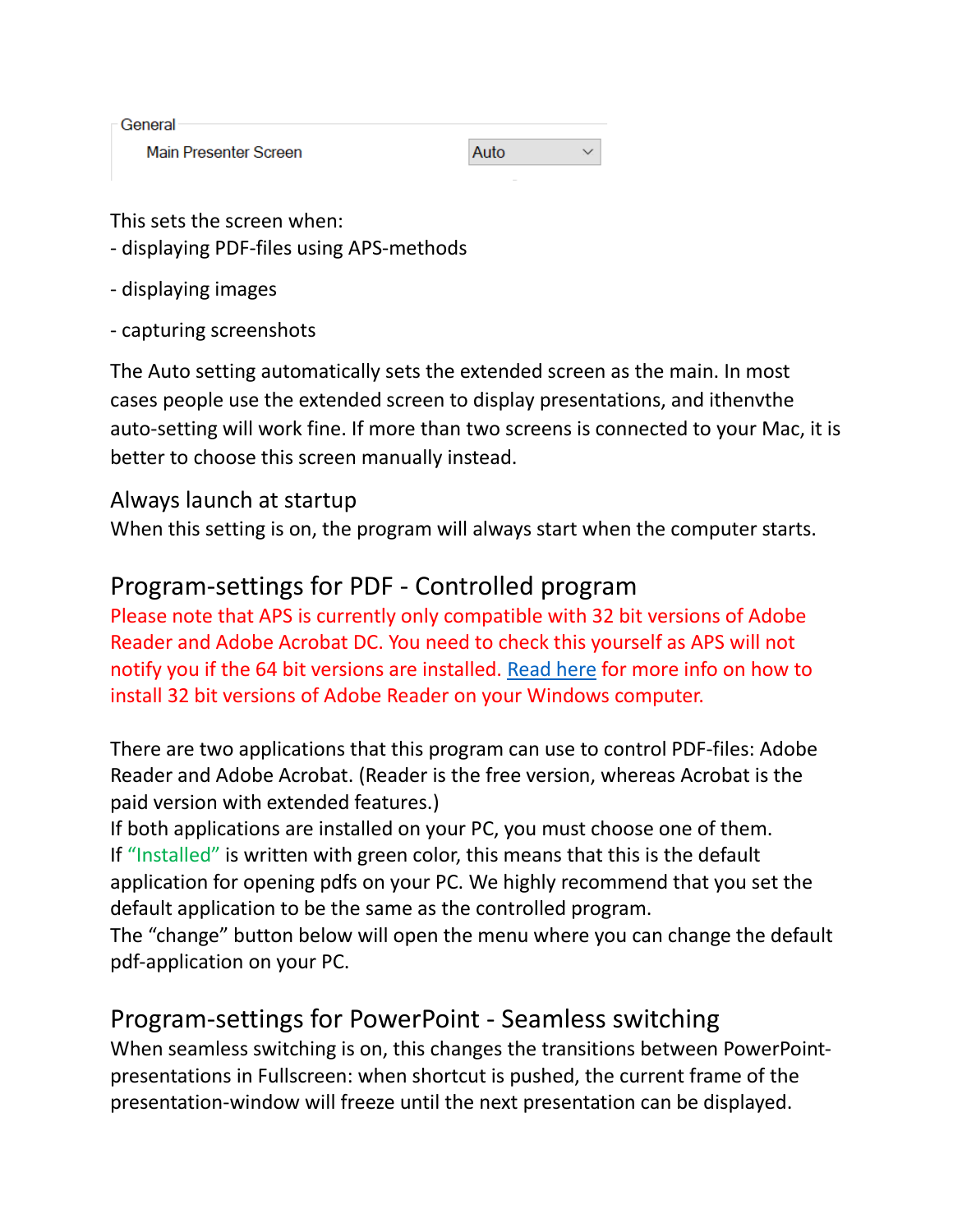# Options for still images - Toggle images on/off with one button

When activated the same button and command can be used to turn on and off the image.

#### Network

Here you can set the port-number for where APS listens for TCP/IP commands. This can be used to remote-control APS with Companion.

# **5 External control**

It is possible to trigger our commands using external boxes and devices. There are two types of methods you can use:

# 5.1 Keyboard-extenders

You can set up keypads and presentation-clickers to perform the keyboardshortcuts that trigger our commands. Then you can have dedicated buttons to perform the shortcuts using command as key-modifier.

## 5.2 Network-commands and Companion software

APS has an tcp-ip server that listens for network-commands. It is possible to trigger all our actions using these commands.

By using Companion software with Elgato Stream Deck keypads, this connection can be set up in an easy way.

In the Companion-user interface you can find our module for APS under our company "PresentationTools". If APS is running on the same network as Companion, you will be able to connect to our software.

More information about Companion can be found here:

[www.bitfocus.io](http://www.bitfocus.io/)

# **6 More info**